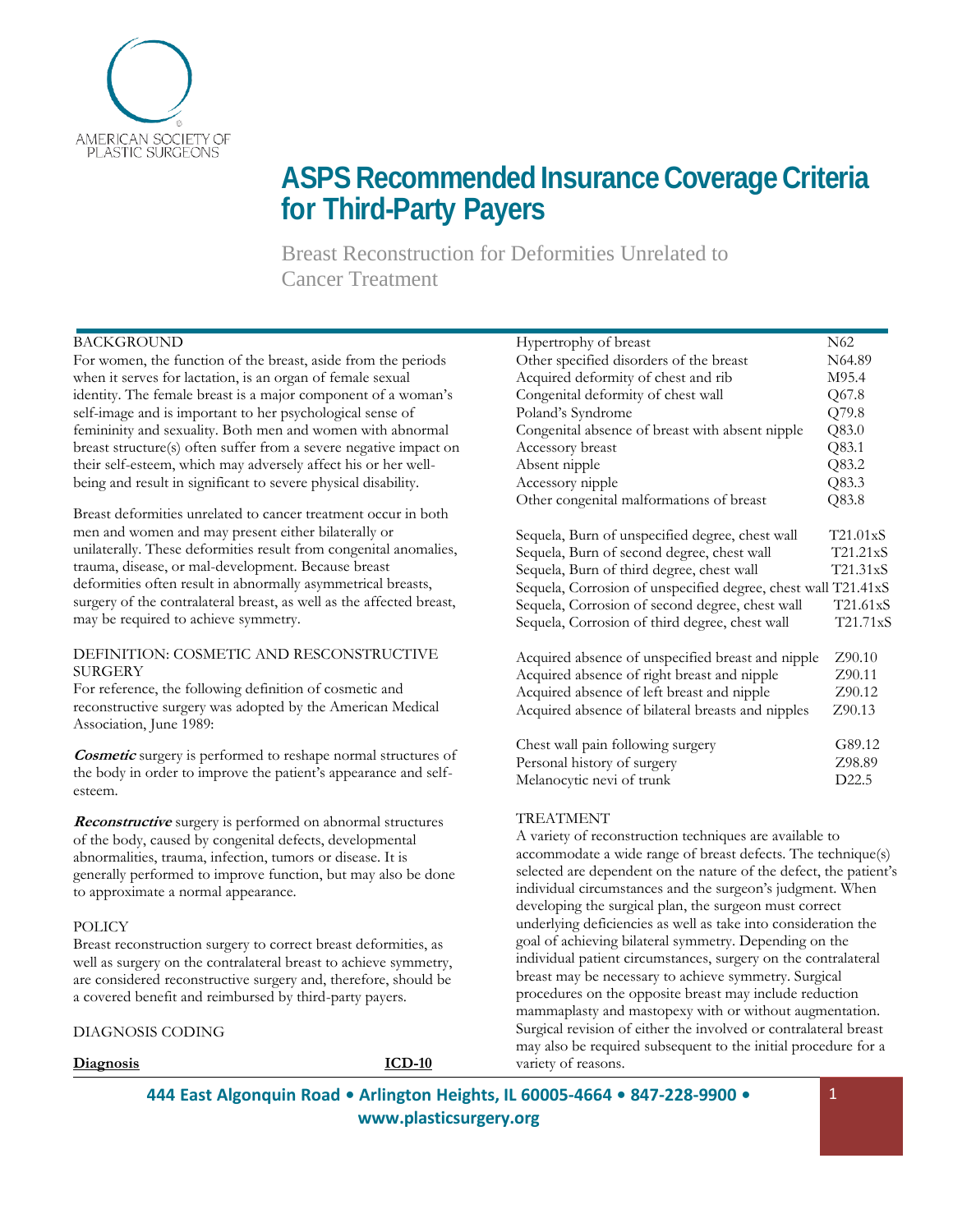#### POSSIBLE CPT CODING

| Adjacent tissue transfer or rearrangement,                      |       |
|-----------------------------------------------------------------|-------|
| trunk; defect 10 sq cm or less                                  | 14000 |
| Adjacent tissue transfer or rearrangement, trunk;               |       |
| defect $10.1$ sq cm to $30.0$ sq cm                             | 14001 |
| Adjacent tissue transfer or rearrangement, any                  |       |
| area; defect 30.1 sq cm to 60.0 sq cm                           | 14301 |
| Adjacent tissue transfer or rearrangement, any                  |       |
|                                                                 |       |
| area; each additional 30.0 sq cm, or part thereof               | 14302 |
| Split-thickness autograft, trunk, arms, legs; first 100 sq      |       |
| cm or less, or 1% of body area of infants and children          | 15100 |
| Split-thickness autograft, trunk, arms, legs; each              |       |
| additional 100 sq cm, or each additional 1% of body             |       |
| area of infants and children, or part thereof                   | 15101 |
| Full thickness graft, free, including direct closure            |       |
| of donor site, trunk; 20 sq cm or less                          | 15200 |
| Full thickness graft, free, including direct closure of         |       |
| donor site, trunk; each additional 20 sq cm, or part            |       |
| thereof                                                         | 15201 |
| Application of skin substitute graft to trunk, arms,            |       |
| legs, total wound surface area greater than or equal to         |       |
| 100 sq cm; first 100 sq cm wound surface area, or 1%            |       |
| of body area of infants and children                            | 15273 |
| Application of skin substitute graft to trunk, arms,            |       |
| legs, total wound surface area greater than or equal            |       |
| to 100 sq cm; each additional 100 sq cm wound                   |       |
|                                                                 |       |
| surface area, or part thereof, or each additional 1%            |       |
| of body area of infants and children, or part thereof           | 15274 |
| Muscle, myocutaneous, or fasciocutaneous flap; trunk            | 15734 |
| Graft, derma-fat-fascia                                         | 15770 |
| Grafting of autologous fat harvested by liposuction             | 15771 |
| technique to trunk, breasts, scalp, arms, and or legs; 50 cc or |       |
| less injectate                                                  |       |
| Each additional 50 cc injectate, or part thereof                | 15772 |
| (List separately in addition to code for primary procedure)     |       |
| Implantation of biologic implant (eg, acellular dermal          |       |
| matrix) for soft tissue reinforcement (ie, breast, trunk)       | 15777 |
| Mastopexy                                                       | 19316 |
| Reduction mammaplasty                                           | 19318 |
| Mammaplasty, augmentation;                                      |       |
| without prosthetic implant                                      | 19324 |
| With prosthetic implant                                         | 19325 |
| Immediate insertion of breast prosthesis following              |       |
| mastopexy, mastectomy, or in reconstruction                     | 19340 |
|                                                                 |       |
| Delayed insertion of breast prosthesis following                |       |
| mastopexy, mastectomy, or in reconstruction                     | 19342 |
| Nipple/Areolar reconstruction                                   | 19350 |
| Breast reconstruction, immediate or delayed, with               |       |
| tissue expander, including subsequent expansion                 | 19357 |
| Breast reconstruction with latissimus dorsi flap, with          |       |
| or without prosthetic implant                                   | 19361 |

| Breast reconstruction with free flap             | 19364 |
|--------------------------------------------------|-------|
| Breast reconstruction with other technique       | 19366 |
| Breast reconstruction with transverse rectus     |       |
| abdominis myocutaneous flap (TRAM),              |       |
| single pedicle, including closure of donor site  | 19367 |
| With microvascular anastomosis (supercharging)   | 19368 |
| Breast reconstruction with transverse rectus     |       |
| abdominis myocuteanous flap (TRAM), double       |       |
| pedicle, Including closure of donor site         | 19369 |
| Open periprosthetic capsulectomy, breast         | 19370 |
| Periprothetic capsulectomoy, breast              | 19371 |
| Revision of reconstructed breast                 | 19380 |
| Preparation of moulage for custom breast implant | 19396 |
| Unlisted procedure, breast                       | 19499 |

## **REFERENCES**

| 1.  | Fokin, AA., Robiscsek, F. Poland's syndrome                                                                 |
|-----|-------------------------------------------------------------------------------------------------------------|
|     | revisited. Ann. Thorac. Surg. 74: 2218, 2002.                                                               |
| 2.  | Shalev, SA., Hall, JG. Poland anomaly - report of an<br>unusual family. Am. J. Med. Genet. 118A: 180, 2003. |
| 3.  | Robicsek, F., Fokin, A. Surgical correction of pectus                                                       |
|     | excavatum and carinatum. J. Cardiovasc. Surg. 40: 725,<br>1999.                                             |
| 4.  | Von Heimburg, D., Exner, K., Kruft, S., and                                                                 |
|     | Lemperle G. The tuberous breast deformity:                                                                  |
|     | classification and treatment. Br. J. Plast. Surg. 49: 339,                                                  |
|     | 1996.                                                                                                       |
| 5.  | Panettiere, P., Del Gaudio, GA., Marchetti, L., et al.                                                      |
|     | The tuberous breast syndrome. Aesthetic Plast. Surg.                                                        |
|     | 24: 445, 2000                                                                                               |
| 6.  | Rohrich, RJ., Beran, SJ., Restifo, RJ., et al. Aesthetic                                                    |
|     | management of the breast following explantation:                                                            |
|     | evaluation and mastopexy options. Plast. Reconstr.                                                          |
|     | Surg. 101: 827, 1998.                                                                                       |
| 7.  | Mentzel, HJ., Seidel, J., Sauner, D., et al.                                                                |
|     | Radiological aspects of the Poland syndrome and                                                             |
|     | implications for treatment: a case study and review.                                                        |
|     | Eur. J. Pediatr. 161: 455, 2002.                                                                            |
| 8.  | Versaci, AD. and Rozzelle, AA. Treatment of                                                                 |
|     | tuberous breasts utilizing tissue expansion. Aesthetic                                                      |
|     | Plast. Surg. 15: 307, 1991.                                                                                 |
| 9.  | Marks, MW. and Iacobucci, J. Reconstruction of                                                              |
|     | congenital chest wall deformities using solid silicone                                                      |
|     | onlay prostheses. Chest. Surg. Clin. N. Am. 10: 341,                                                        |
|     | 2000.                                                                                                       |
| 10. | Avci, G., Misirhog lu, A., Eker, G. and Aköz, T.                                                            |
|     | Mild degree of poland's syndrome reconstruction                                                             |
|     | with customized silicone prosthesis. Aesthetic Plast.                                                       |
|     | Surg. 27:112, 2003.                                                                                         |
| 11. | Hodgkinson, DJ. Chest wall implants: their use for                                                          |
|     | pectus excavatum, pectoralis muscle tears, poland's                                                         |
|     | syndrome, and muscular insufficiency. Aesthetic                                                             |

*Plast. Surg.* 21: 7, 1997. 12. Hochberg, J., Ardenghy, M., Graeber, GM. and Murray GF. Complex reconstruction of the chest

**444 East Algonquin Road • Arlington Heights, IL 60005-4664 • 847-228-9900 • [www.plasticsurgery.org](http://www.plasticsurgery.org/)**